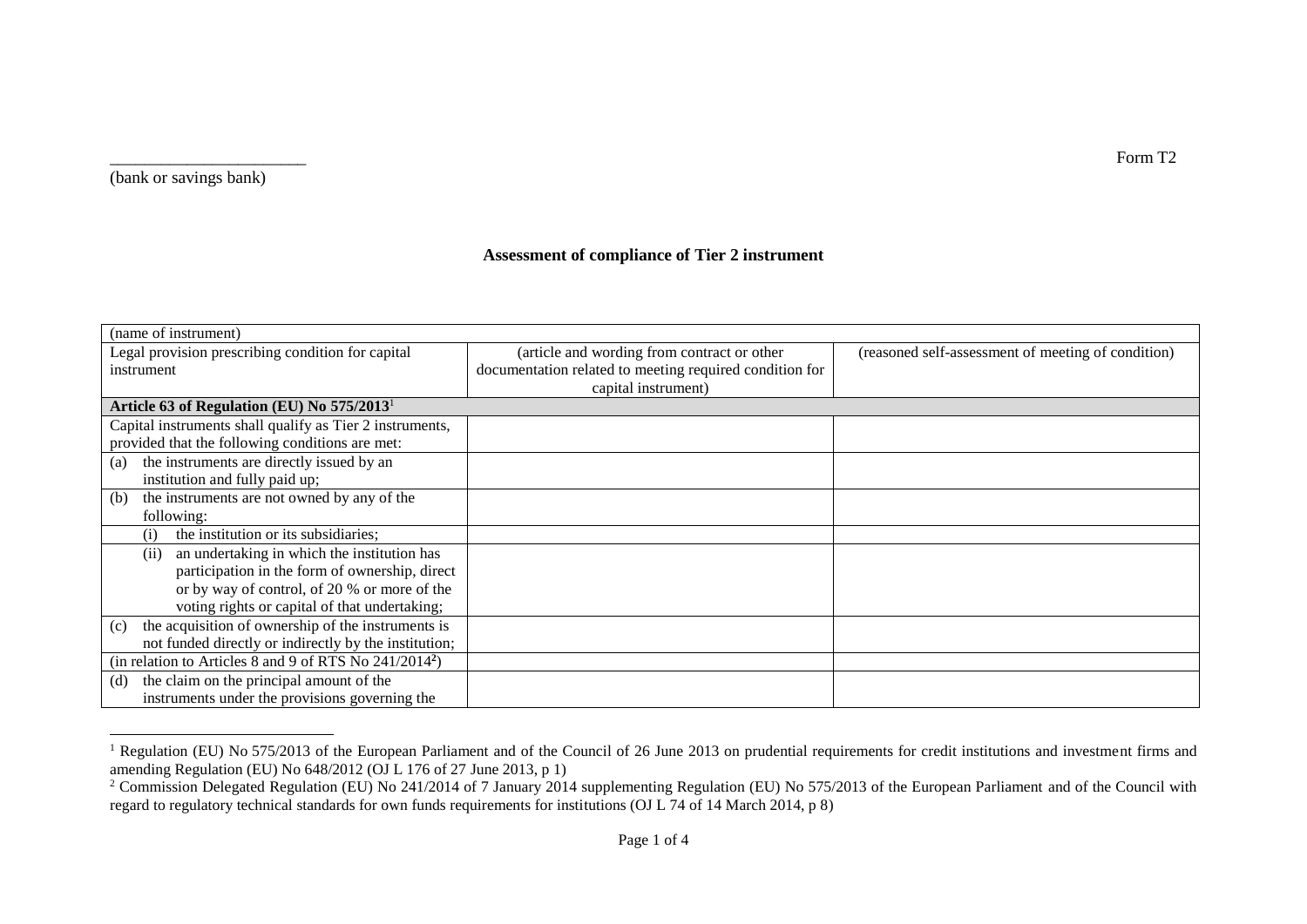|     | instruments ranks below any claim from eligible<br>liabilities instruments; |  |
|-----|-----------------------------------------------------------------------------|--|
| (e) | the instruments are not secured or are not subject                          |  |
|     | to a guarantee that enhances the seniority of the                           |  |
|     | claim by any of the following:                                              |  |
|     | the institution or its subsidiaries;<br>(i)                                 |  |
|     | the parent undertaking of the institution or its<br>(ii)                    |  |
|     | subsidiaries;                                                               |  |
|     | (iii) the parent financial holding company or its                           |  |
|     | subsidiaries;                                                               |  |
|     | (iv) the mixed activity holding company or its                              |  |
|     | subsidiaries;                                                               |  |
|     | the mixed financial holding company or its<br>(v)                           |  |
|     | subsidiaries;                                                               |  |
|     | (vi) any undertaking that has close links with                              |  |
|     | entities referred to in points (i) to (v);                                  |  |
| (f) | the instruments are not subject to any arrangement                          |  |
|     | that otherwise enhances the seniority of the claim                          |  |
|     | under the instruments;                                                      |  |
| (g) | the instruments have an original maturity of at                             |  |
|     | least five years;                                                           |  |
| (h) | the provisions governing the instruments do not                             |  |
|     | include any incentive for their principal amount to                         |  |
|     | be redeemed or repaid, as applicable by the                                 |  |
|     | institution prior to their maturity;                                        |  |
|     | (in relation to Article 20 of RTS No 241/2014)                              |  |
| (i) | where the instruments include one or more early                             |  |
|     | repayment options, including call options, the                              |  |
|     | options are exercisable at the sole discretion of the                       |  |
|     | issuer:                                                                     |  |
| (i) | the instruments may be called, redeemed, repaid                             |  |
|     | or repurchased early only where the conditions set                          |  |
|     | out in Article 77 are met, and not before five years                        |  |
|     | after the date of issuance, except where the                                |  |
|     | conditions set out in Article 78(4) are met;                                |  |
| (k) | the provisions governing the instruments do not                             |  |
|     | indicate explicitly or implicitly that the                                  |  |
|     | instruments would be called, redeemed, repaid or                            |  |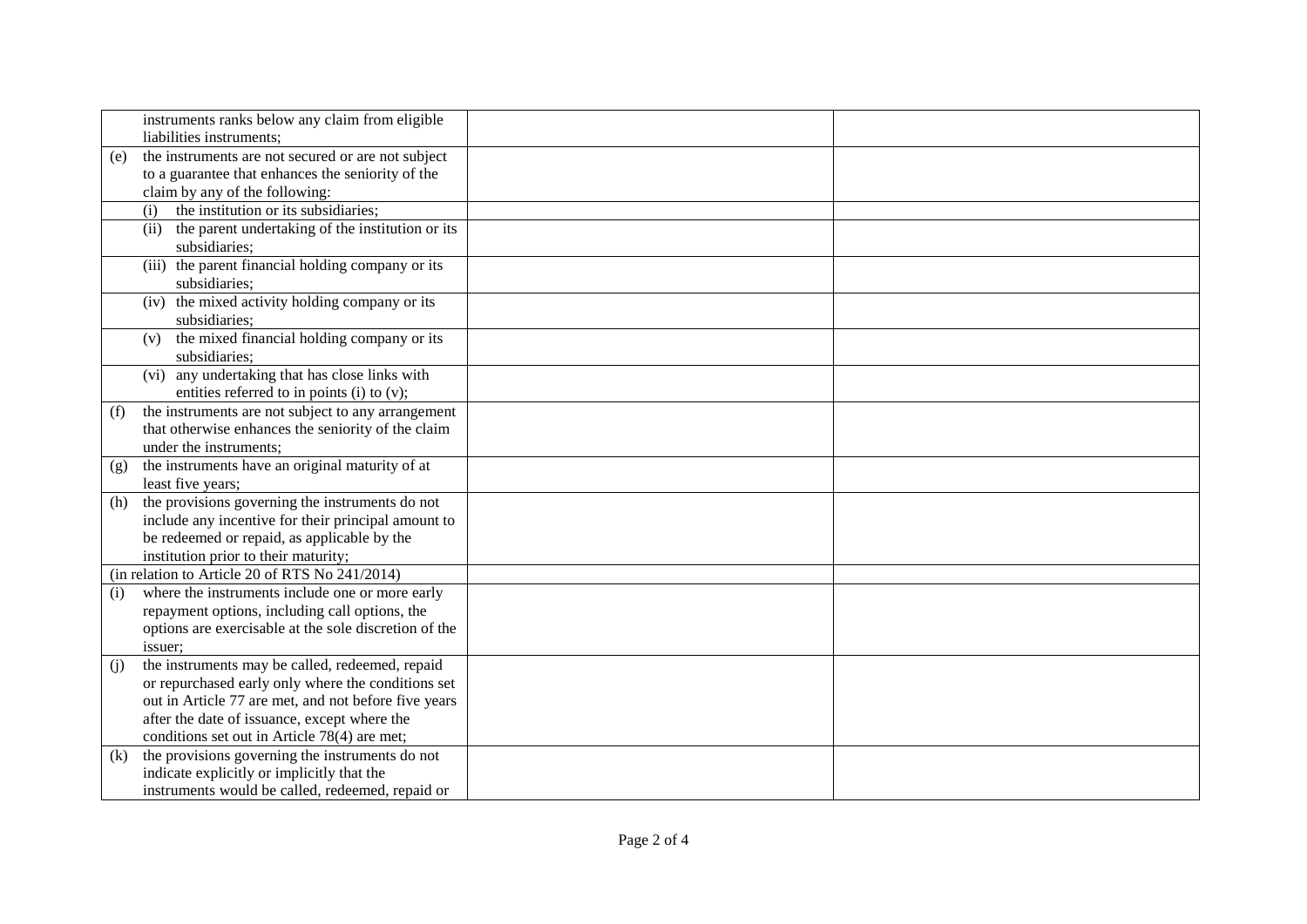| (1) | repurchased early, as applicable, by the institution<br>other than in the case of the insolvency or<br>liquidation of the institution and the institution<br>does not otherwise provide such an indication;<br>the provisions governing the instruments do not<br>give the holder the right to accelerate the future<br>scheduled payment of interest or principal, other<br>than in the case of the insolvency or liquidation of                                                                                                                                                                                                                                                                         |  |
|-----|-----------------------------------------------------------------------------------------------------------------------------------------------------------------------------------------------------------------------------------------------------------------------------------------------------------------------------------------------------------------------------------------------------------------------------------------------------------------------------------------------------------------------------------------------------------------------------------------------------------------------------------------------------------------------------------------------------------|--|
|     | the institution:                                                                                                                                                                                                                                                                                                                                                                                                                                                                                                                                                                                                                                                                                          |  |
| (m) | the level of interest or dividends payments, as<br>applicable, due on the instruments will not be<br>amended on the basis of the credit standing of the<br>institution or its parent undertaking;                                                                                                                                                                                                                                                                                                                                                                                                                                                                                                         |  |
| (n) | where the issuer is established in a third country<br>and has been designated in accordance with<br>Article 12 of Directive 2014/59/EU as part of a<br>resolution group the resolution entity of which is<br>established in the Union or where the issuer is<br>established in a Member State, the law or<br>contractual provisions governing the instruments<br>require that, upon a decision by the resolution<br>authority to exercise the write-down and<br>conversion powers referred to in Article 59 of that<br>Directive, the principal amount of the instruments<br>is to be written down on a permanent basis or the<br>instruments are to be converted to Common<br>Equity Tier 1 instruments; |  |
|     | where the issuer is established in a third country<br>and has not been designated in accordance with<br>Article 12 of Directive 2014/59/EU as a part of a<br>resolution group the resolution entity of which is<br>established in the Union, the law or contractual<br>provisions governing the instruments require that,<br>upon a decision by the relevant third-country<br>authority, the principal amount of the instruments<br>is to be written down on a permanent basis or the<br>instruments are to be converted into Common<br>Equity Tier 1 instruments;                                                                                                                                        |  |